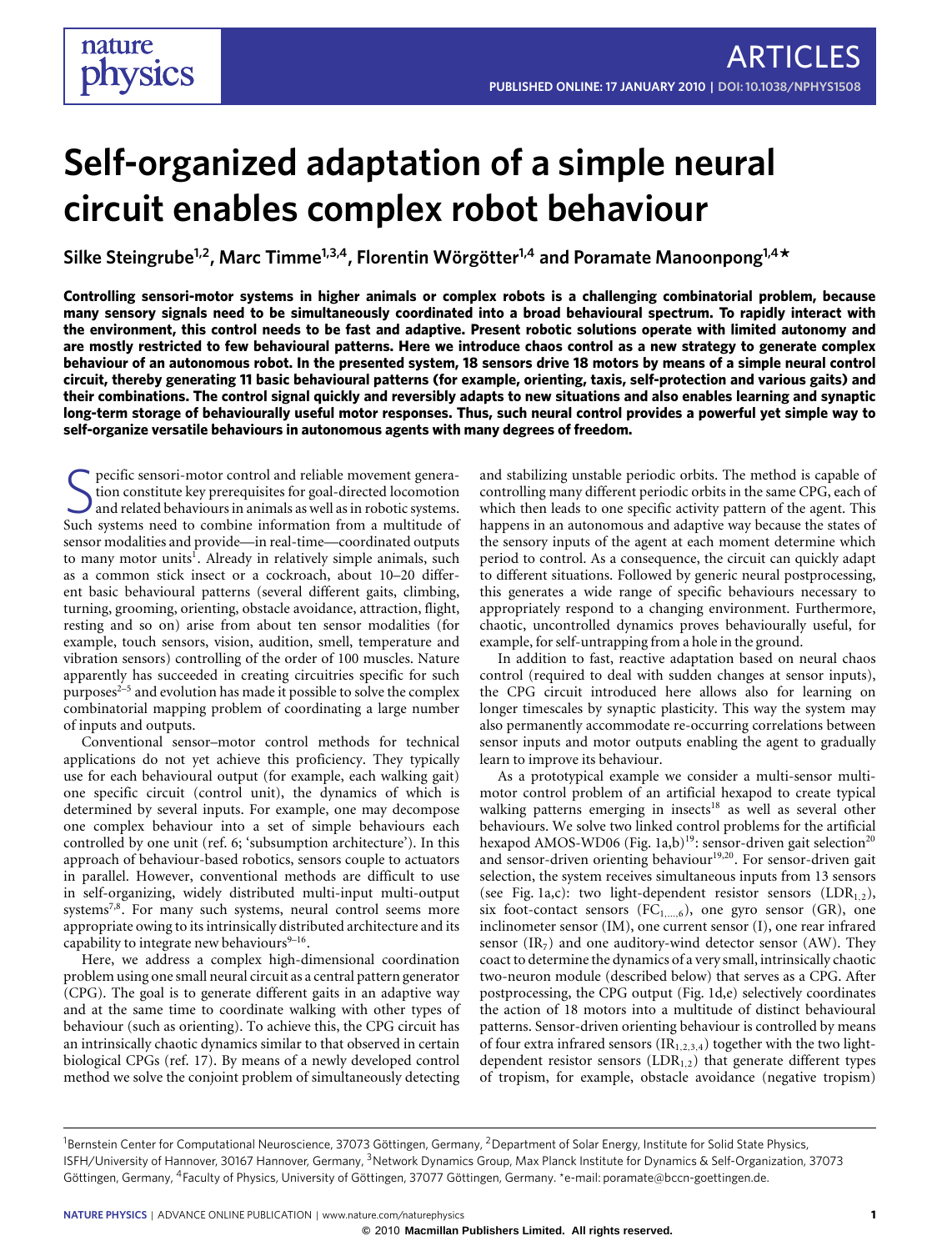

<span id="page-1-0"></span>Figure 1 | The six-legged walking machine AMOS-WD06 and the sensor-driven neural control set-up. a, AMOS-WD06 with 20 sensors (green arrows, 18 used here, infrared sensors (IR<sub>56</sub>) at the middle legs switched off and not used (but see ref. [19](#page-6-10) for their functionality)). **b**, Examples of joints at the right hind leg R3. Red-dashed arrows show directions of forward (+)/backward (−) and up(+)/down(−) movements (see Supplementary Information and Supplementary Fig. S1 for more details). TC-joint refers to the thoraco-coxal joint for forward (+) and backward (-) movements. It corresponds to TR<sub>123</sub> and TL<sub>1,2,3</sub> in c. The CTr-joint refers to the coxa-trochanteral joint for elevation (+) and depression (-) of the leg. The hexapod possesses six such joints, three (CR1,2,3) on its right and three (CL1,2,3) on its left, see **c**. The FTi-joint refers to the femur–tibia joint for extension (+) and flexion (−) of the tibia. This corresponds to FR<sub>1,2,3</sub> and FL<sub>1,2,3</sub> in **c**. **c**, Scheme of the hexapod AMOS-WD06 with 20 sensors (green), all 18 leg motor-controlled joints and one backbone joint (blue). **d**, Wiring diagram of the neural control circuit (CPG) consisting of only two neurons with states *x<sup>i</sup>* , *i* ∈ {1,2} (see equation [\(1\)\)](#page-1-1) and three recurrent synapses of strengths  $w_{11}$ ,  $w_{12}$  and  $w_{21}$ . The  $c_i$  are self-adapting control signals and  $\mu$  is the control strength (see equations [\(2\)–](#page-2-0) [\(4\)](#page-2-1) and text for details). **e**, The set-up of sensor-driven neural control for stimulus-induced behaviour of AMOS-WD06 (see text for functional description and Supplementary Information and Supplementary Fig. S2 for more details).

and phototaxis (positive tropism) through two extra standard (non-adaptive) neural subnetworks: one phase-switching network (PSN) and two identical modules of a velocity regulating network (VRNs) (see ref. [19](#page-6-10) and Supplementary Information for more details). In addition, one upside-down detector sensor (UD) serves to activate a self-protective reflex behaviour when the machine is turned into an upside-down position. In the following, we describe the sensor-driven gait control technique that is based on chaos control. The Supplementary Information describes the technique of controlling sensor-driven orienting behaviour.

To solve the combinatorially hard mapping problem of generating a variety of gait patterns from several simultaneous inputs, we use a simple module of two neurons  $i \in \{1, 2\}$  [\(Fig. 1d](#page-1-0)) as a CPG. The discrete time dynamics of the activity (output) states  $x_i(t) \in [0,1]$  of the circuit satisfies

<span id="page-1-1"></span>
$$
x_i(t+1) = \sigma \left(\theta_i + \sum_{j=1}^2 w_{ij} x_j(t) + c_i^{(p)}(t)\right) \quad \text{for } i \in \{1, 2\} \tag{1}
$$

where  $\sigma(x) = (1 + \exp(-x))^{-1}$  is a sigmoid activation function with biases  $\theta_i$  and  $w_{ij}$  is the synaptic weight from neuron *j* to *i*. The control signals  $c_i^{(p)}(t)$  act as extra biases that depend only on a single parameter  $p$  (the period of the output to be controlled) and are uniquely determined by the sensory inputs (see [Table 1\)](#page-1-2). We use synaptic weight and bias parameters (see the Methods section) such that the circuit (equation [\(1\)](#page-1-1)) shows chaotic dynamics if uncontrolled  $(c_i^{(p)}(t) \equiv 0)$ , see [Fig. 2a](#page-2-2).

In contrast to previous general methods of controlling chaos $^{21,22},$  $^{21,22},$  $^{21,22},$  $^{21,22},$ the method developed and used here both detects and stabilizes

# <span id="page-1-2"></span>**Table 1** | **List of different behaviours achieved given environmental stimuli and conditions.**

| Environmental stimuli<br>and conditions | Period (p)       | <b>Behavioural pattern</b> |
|-----------------------------------------|------------------|----------------------------|
| Level floor                             | 5                | Tetrapod gait              |
| Upward slope                            | 8                | Fast wave gait             |
| Rough terrain (hole areas)              | 8                | Fast wave gait             |
| Losing ground contact                   | Chaos            | Self-untrapping            |
| Downward slope                          | 6                | Transition or mixture gait |
| Light stimuli                           | $\overline{4}$   | Tripod gait and            |
|                                         |                  | orienting towards stimuli  |
| Strong light stimuli                    | 1                | Resting                    |
| Obstacles                               | 4, 5, 6, 8, or 9 | Orienting away             |
|                                         |                  | from stimuli               |
| Turned upside-down                      | 4, 5, 6, 8, or 9 | Standing upside-down       |
| Attack of a predator                    | $\overline{4}$   | Tripod gait (escape        |
|                                         |                  | behaviour)                 |
| Default                                 | 9                | Slow wave gait             |

'Default' means without specific input signals. Note that the mapping between a gait and a period is simply designed by using the fastest useful period, which is  $p = 4$  ( $p = 2$  is too fast,  $p = 3$  does not exist) for the fastest gait and so on, where then  $p = 9$  is the slowest gait. Period  $p = 7$  is in shape very similar to  $p = 6$  and, therefore, it is not used.

periodic orbits at the same time and is implemented in a neural way. The signal  $c_i^{(p)}(t)$  is self-adapting and controls the dynamics of the  $x_i(t)$  to periodic orbits of period  $p$  that are originally unstable and embedded in the chaotic attractor, see refs [21,](#page-6-12) [23–](#page-6-14)[26.](#page-6-15) The fact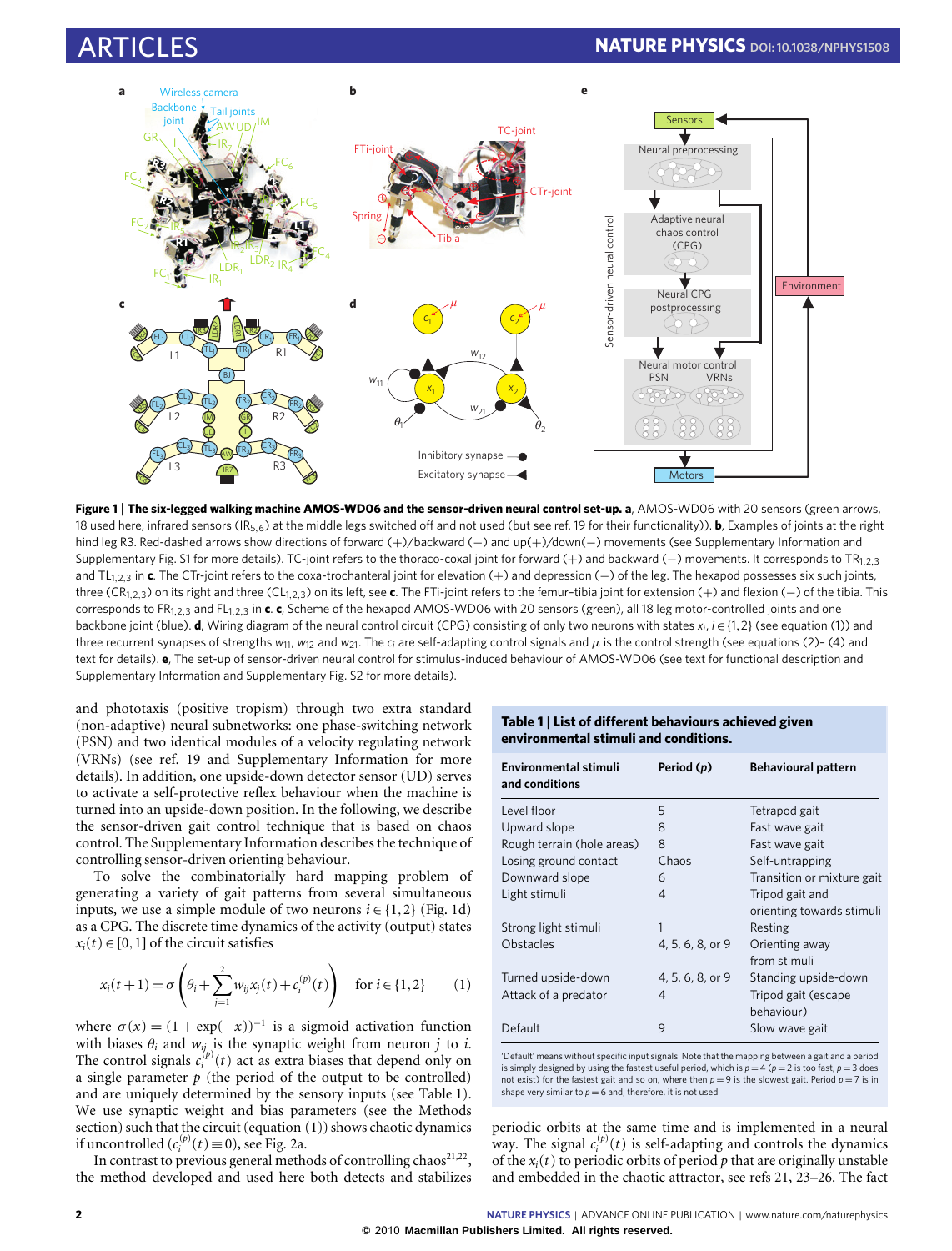

<span id="page-2-2"></span>**Figure 2** | **Control of unstable periodic orbits in the chaotic CPG module. a**, CPG dynamics without control (chaotic) and with control to specific periodic orbits  $p \in \{1, 4, 5, 8, 9\}$ . Activity  $x_i(t)$  of neurons  $i = 1$  (red) and  $i = 2$  (green) are shown for some time window  $t \in [600, 630]$  along with the average activity  $x_{av} = (x_1(t) + x_2(t))/2$  (blue). **b**, Switching between different periodic orbits (period indicated) and chaos (*c*) (adaption rate  $\lambda = 0.05$ ). The upper graph shows the average network output  $x_{av}$  (thin dots, left axis) and control strength  $\mu$  (thick dots, right axis) for different target periods p. The lower graph shows the time intervals of the control state (on/off). The target period is changed every 2,500 time steps (according to the top legend of **b**), while at the same time the control strength  $\mu$  is reset to -1. For the first five target periods, control is intermediately switched off for some time intervals such that the system shows chaotic dynamics. For the final seven periods, control remains active such that direct switching between periodic orbits occurs with chaotic dynamics only transiently. With increasing target periods, the control strength tends to adapt to decreasing values  $\mu$ . **c**, Fraction of correctly controlled periods as a function of adaptation rate and period, colour-coded from black (100% correct) to white (0% correct). Every period is investigated for adaption rates in the range −log $\lambda \in \{1.2, 1.5, ..., 6.3\}$  for 121 different random initial conditions. An unstable periodic orbit of period three apparently does not exist in the uncontrolled dynamics.

that there is only one CPG makes the control approach conceptually simple, easy to implement and, as shown below, enables the system to self-adapt to new combinations of sensory signals. Note, the combination of these traits and their biological interpretation could not be so easily achieved with any other pattern-generation method (such as, for example, a random-number generator). For a given period *p*, the control signal

<span id="page-2-0"></span>
$$
c_i^{(p)}(t) = \mu^{(p)}(t) \sum_{j=1}^2 w_{ij} \Delta_j(t)
$$
 (2)

depends on the differences

$$
\Delta_j(t) = x_j(t) - x_j(t - p) \tag{3}
$$

of states separated by one period *p* and is applied every  $p + 1$  time steps  $(\Delta_j(t)) = 0$  and thus  $c_i^{(p)}(t) = 0$  at all other times) such that each point of a periodic orbit is controlled sequentially. The control strength  $\mu^{(p)}$  adapts according to

<span id="page-2-1"></span>
$$
\mu^{(p)}(t+1) = \mu^{(p)}(t) + \lambda \frac{\Delta_1^2(t) + \Delta_2^2(t)}{p}
$$
\n(4)

with adaption rate λ. The control strength is initialized to  $\mu(t<sub>initial</sub>) = -1$  whenever *p* changes. Here the scaling of the learning increment is heuristically chosen as 1/*p* because a useful learning rate is found to decrease with increasing period *p*.

[Figure 2a](#page-2-2) illustrates that the method successfully generates distinct periodic orbits of different periods, which in turn serve as CPG output patterns. Without control, the CPG signal is chaotic. When being controlled, the CPG dynamics reliably switches to one out of a large variety of periodic outputs [\(Fig. 2b](#page-2-2)) and control is successful over a wide range of adaption rates [\(Fig. 2c](#page-2-2)). As the chaotic attractors in various dynamical systems contain a large (often infinite) number of unstable periodic orbits<sup>[21,](#page-6-12)23-[25](#page-6-16)</sup>, it is in general possible to stabilize many different periodic orbits in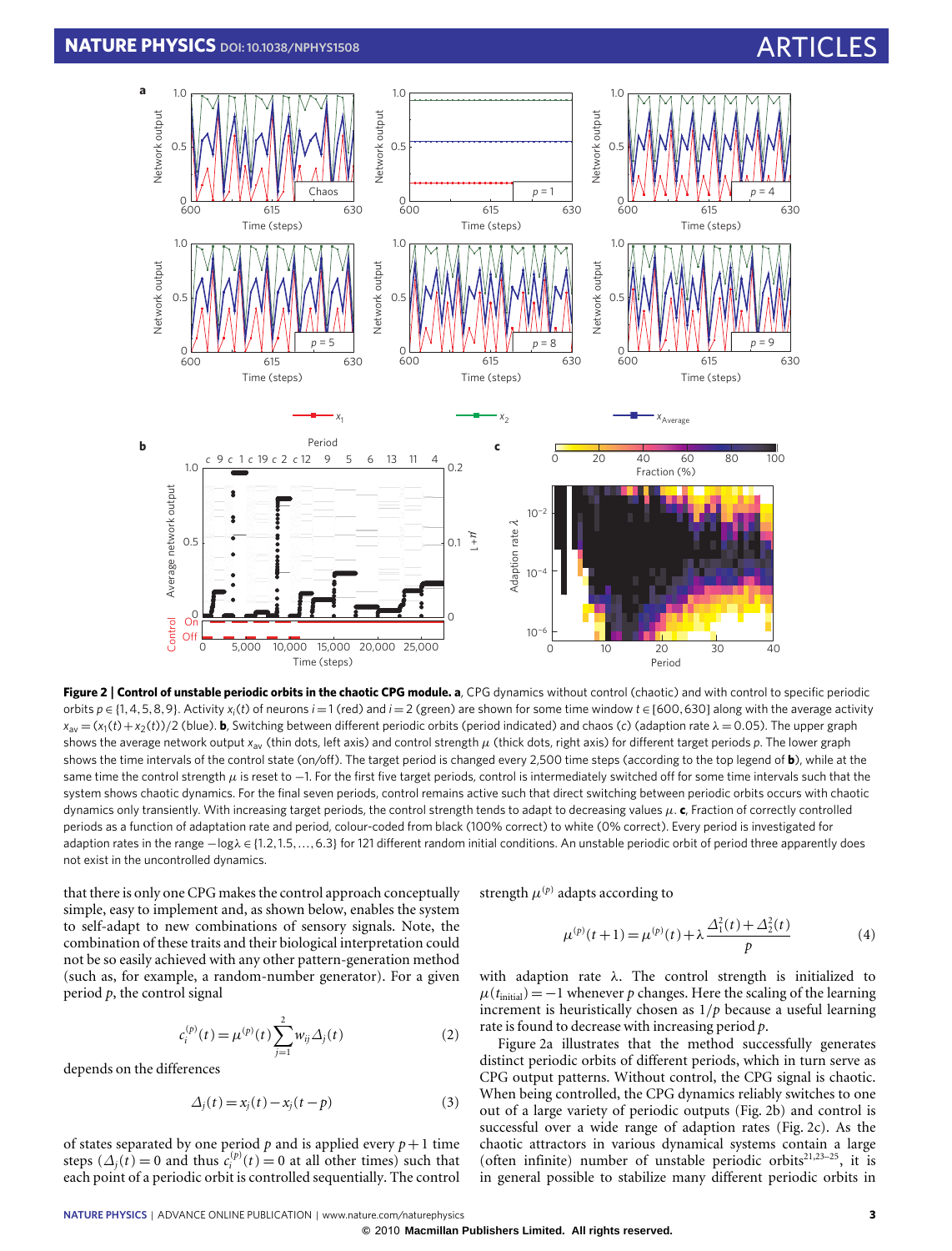



<span id="page-3-0"></span>**Figure 3** | **Chaos-controlled CPG generates sensor-induced behavioural patterns of the hexapod AMOS-WD06. a**, Examples of five different gaits (see also Supplementary Fig. S4 and Video S1) observed from the motor signals of the CTr-joints (see Fig. 1b) and walking speeds for these gaits. Throughout the figure, blue areas indicate ground contact or stance phase and white areas refer to no ground contact during swing phase or stepping into a hole during stance phase. **b**, Walking parcour of the hexapod including barriers, obstacle objects, slopes, rough terrain, holes in the ground and light source as phototropic signal (Supplementary Video S2). Behavioural patterns and associated periods of the CPG are indicated. **c**, Gait patterns (expressed as CTr-joint motor signals) observed during walking the entire parcour (Supplementary Video S2). **d**, Foot contact sensor signals at time window 63–112 s, indicating self-untrapping (foothold searching) of right frontal leg (R1) as well as chaotic motion of other legs. **e**, Without chaos, untrapping is not successful, because a periodic gait does not lift the leg out of the hole (compare Supplementary Fig. S6 and Video S4).

essentially any given chaotically oscillating module that may then serve as a CPG. In particular, the functionality is insensitive to variations in the precise module dynamics and a specific type of CPG or a multiple-unit CPG is not required.

Combining the adaptive neural chaos control circuit presented above with standard PSN and VRNs postprocessing (see also [Fig. 1e](#page-1-0)) now enables sensor-driven control of a large repertoire of behaviours. The extracted periodic orbits generate the different gaits [\(Fig. 3](#page-3-0) and Supplementary Video S1), chaotic dynamics actively supports untrapping (see [Fig. 3d](#page-3-0) versus e), and orienting behaviour arises simultaneously, controlled by additional sensory inputs. These features enable the robot to match environmental with behavioural complexity (Supplementary Video S2); in particular, they create specific targeted behaviours such as phototaxis (positive tropism) and obstacle avoidance (negative tropism) (Supplementary Video S3).

[Figure 3a](#page-3-0)–c exemplifies a sequence of eight different behaviours (Supplementary Video S2): standard walking in a tetrapod gait,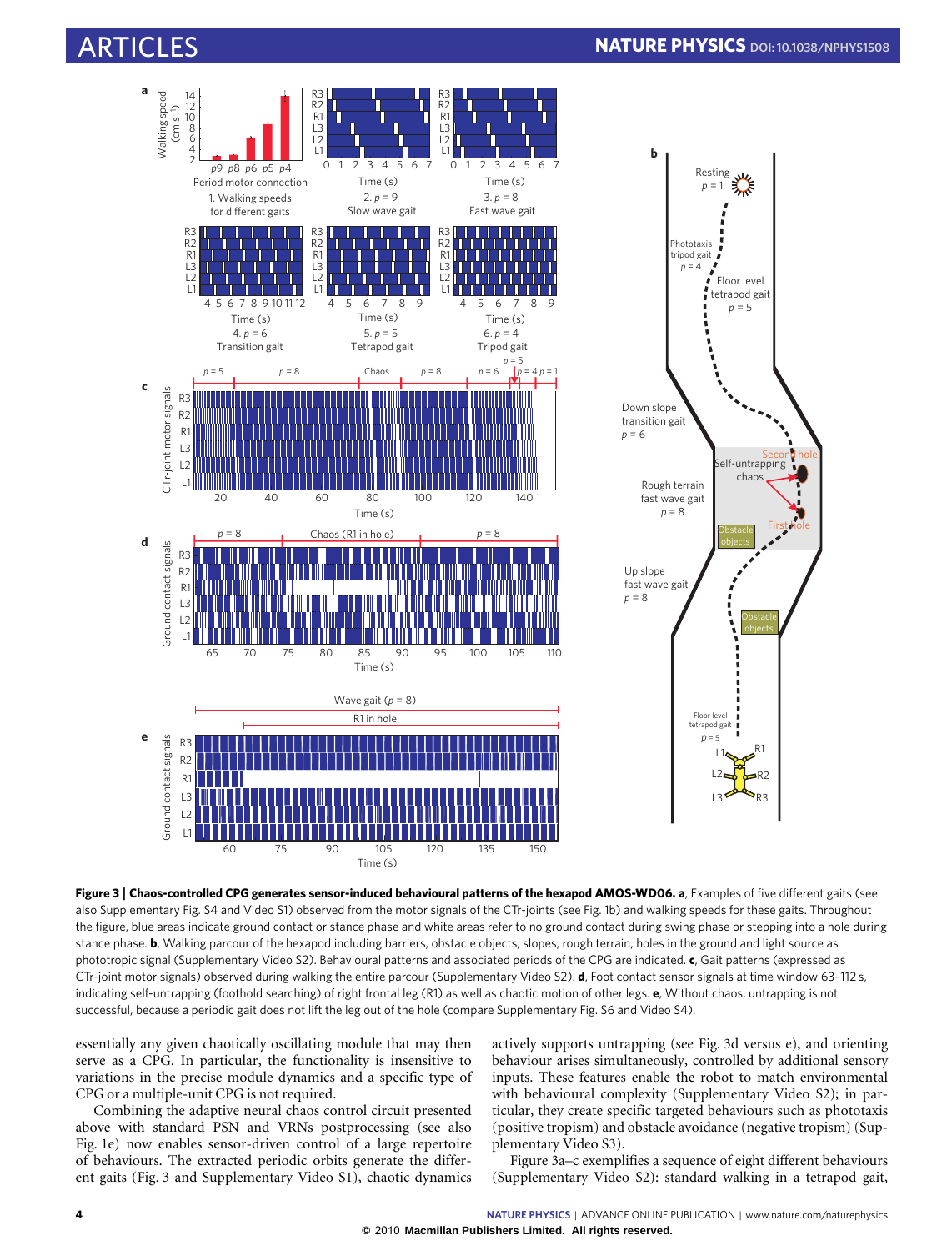# **NATURE PHYSICS** DOI[: 10.1038/NPHYS1508](http://www.nature.com/doifinder/10.1038/nphys1508)

up-slope walking in a wave gait, rough-terrain walking in a wave gait, self-untrapping through chaotic motion (Supplementary Fig. S6 and Video S4), down-slope walking in a mixture gait (between wave and tetrapod gait), active phototaxis by fast walking in a tripod gait and resting. As soon as obstacles are detected, the machine moreover performs obstacle avoidance by turning appropriately (Supplementary Fig. S5). Here the irregular chaotic 'ground state' of neural activity (compare with refs [27–](#page-6-17)[31\)](#page-6-18) serves as an intermediate transient state that allows for fast behavioural switching. As soon as the robot gets trapped it actually operates chaotically and exploits chaos for efficient untrapping [\(Fig. 3d](#page-3-0)). This demonstrates the capability of the robot to quickly alter its behaviour in response to changing stimulus features from the environment.

The sensor–motor mapping so far was pre-assigned but can also easily be learned [\(Fig. 4a](#page-4-0)). All artificial CPGs built so far, including ours, directly map periodic gait patterns (*p*) to motor patterns *m*. The most difficult open problem here, thus, is to assure that periods *p* are selected appropriately given different sensory input conditions *s*, and hence to learn a suitable mapping  $s \rightarrow p$  [\(Fig. 4a](#page-4-0)). As the chaos-control strategy uses only one single CPG, the learning problem becomes simple and is solved using only one more single neuron that has plastic synapses. Plasticity is based on standard error minimization learning, which we will describe in general terms next (for details, see the Methods section).

The state variable  $\nu$  of the learning neuron linearly sums many sensor inputs  $s_k$  to  $v = \sum_k \omega_k s_k$ , where  $\omega_k$  are the synaptic weights to be learned. We randomly assign periods to neuron states in an arbitrary (but fixed) way  $v \rightarrow p$  [\(Fig. 4a](#page-4-0)) such that different output levels of  $\nu$  result in different gaits. We will now discuss an example where we use a steep and slippery slope on which the agent walks upwards. Of all the agent's sensors, only the inclinometer  $s_s$  (slope sensor) will be reliably triggered on the slope. Assuming that its weight changes according to  $d\omega_s/dt \sim s_s$ , the weight would grow gradually whenever a slope is sensed  $(s<sub>s</sub> > 0)$ , leading to increasing  $\nu$  as long as the agent stays on the slope. As the map  $\nu \rightarrow p$  is fixed, the agent checks different values of p one by one trying out different gaits. As a biologically motivated constraint, we now impose in addition that the robot should choose to climb using an energy-saving gait<sup>[32](#page-6-19)</sup>. We hereby define a mechanism that stops learning at that level of *v*, where such a gait is selected. This is achieved by minimizing an error term *e* that compares actual energy uptake with the (low) energy uptake of the default gait on flat terrain. If, while climbing, the agent chooses an energy-saving gait, this error will drop to zero. We thus modify our learning rule to rely on the product of error and sensor signal,  $d\omega_s/dt \sim s_s \cdot e$ , such that learning stops as soon as the error is essentially zero. This happens when  $\omega_s$  (and, thus,  $\nu$ ) have grown to exactly the point where  $\nu$  for the lowest energy gait is selected.

[Figure 4b](#page-4-0) illustrates the dynamics of this learning experiment. Here, the weight  $\omega_s$  of the slope sensor  $s_s$  grows, whereas any uncorrelated synapse, for example ω<sup>g</sup> from the gyro sensor *s*<sup>g</sup> , remains unaffected [\(Fig. 4b](#page-4-0)). This demonstrates that only the relevant synapses learn. The output  $\nu$  of the learning neuron [\(Fig. 4a](#page-4-0)) follows these changes and determines, by means of a threshold mechanism, different values of  $p$  [\(Fig. 4b](#page-4-0)). As soon as *p* selects the energy-saving slow wave gait (here  $p = 9$ ), the error *e* drops to zero, stabilizing synapses and thereby fixing that gait. As the synaptic values remain stored, the next time the hexapod encounters this slope, the inclination sensor will immediately be triggered leading to the same output  $\nu$  and, hence, again to the selection of the slow wave gait [\(Fig. 4b](#page-4-0), right: experiment 2).

In our single-CPG system learning is simplified by the fact that it has to learn only the single map  $s \rightarrow p$ . Thus, the same neuron  $\nu$  can also be used to learn other sensor–motor mappings. For instance, in a second example of learning (Supplementary Fig. S7 and Video S6)



<span id="page-4-0"></span>**Figure 4** | **Learning sensor–motor mappings. a**, Wiring diagram for learning. The learning circuit is shown in red. A learning (summation) neuron  $\sum$  produces output *v* from weighted sensor inputs  $s_1 \cdots s_n$ . The black triangles depict synapses. From output *v* a gait *m* is selected using the CPG control signal *p*, leading to an average actual motor current *I*<sup>a</sup> that depends on the terrain ('Environment'). The actual motor current is compared with the stored default current *I<sub>d</sub>* (red line, for tripod gait on flat terrain) creating an error signal *e*, which is used for driving synaptic weight changes Δω. The symbol  $\langle \ \rangle$  e denotes a thresholded averaging process (see the Methods section). **b**, Signals during two sequential experiments (see also Supplementary Video S5). Colour code: yellow, flat terrain; red, slope during learning; green, slope after learning; grey, placement of robot back to starting position. *m* is the motor signal of a TC-joint; *s*<sup>s</sup> is the inclinometer sensor signal; *s*<sup>g</sup> is the gyro sensor signal. In the first experiment the robot on the slope learns to choose the slow wave gait ( $p = 9$ ) that is energy saving and leads to zero error and a drop of *I*a. Only the correlated synapse  $\omega_{\rm s}$  has grown; the other synapse  $\omega_{\rm g}$  remained close to zero. In the second experiment triggering of the inclinometer leads directly to the selection of the slow wave gait without further learning. Note *e* is computed as an average, leading to a delayed step function. The selection of *p* from *v* follows a randomly chosen fixed mapping  $v \leftrightarrow p$  shown by the dashed grid lines. Regardless of this mapping, learning will always select the 'zero-error gait' (here the slow wave gait).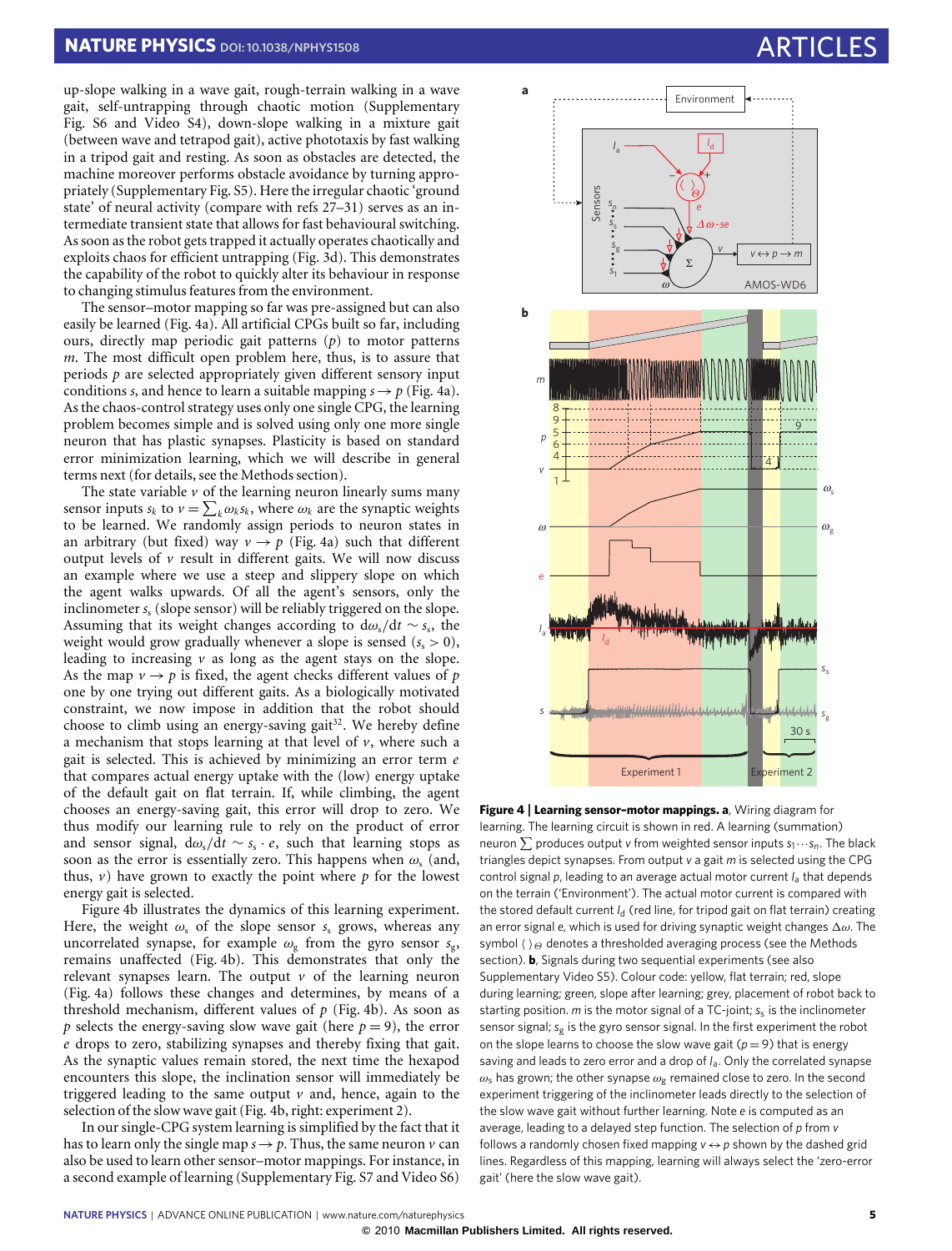we demonstrate how the robot learns to escape from danger by choosing a particularly fast gait.

Thus, single-CPG control based on stabilizing unstable periodic orbits enables self-adaptation of the required sensor–motor mapping  $s \leftrightarrow m$ . This furthermore underlines a central advantage of the single-CPG approach where pattern generation is robust and learning becomes simple such that extra sensor–motor conjunctions can also be implemented.

We have thus synthesized an integrated system, in which a small, intrinsically chaotic CPG module brings together fast adaptivity in response to changing sensor inputs with longterm synaptic plasticity. Both mechanisms operate on the same network components. The key ingredient here is the time-delayed feedback chaos control that simultaneously detects and stabilizes the dynamics of originally unstable periodic orbits in a biologically inspired, neural way. It is capable of controlling a large number of different periodic orbits of higher periods, a feature not normally achieved in a robust way by standard time-delayed feedback methods<sup>[23](#page-6-14)</sup>. This finally permits implementing learning in an efficient way, namely as a mode selection process at the CPG.

As a consequence, the new strategy enables flexibly configurable control that is readily implemented in hardware, see ref. [19.](#page-6-10) As it is based on controlling unstable periodic orbits in a generic chaotic system, it does not sensitively depend on the details of the dynamics. For instance, the two-neuron architecture is not necessary and larger chaotic circuits work in a similar way. For the same reason, our strategy may be generalized to integrate other behavioural patterns and can also be applied for controlling different types of kinematic (position controlled) walking machine and behaviour. Transfer to dynamic walking<sup>[33](#page-6-20)</sup> might be possible, too, but would require adding control of extra state variables (for example, forces).

The chosen design is inspired by neural structures found in insects. These combine adaptive CPG function $34$  with postprocessing[35,](#page-6-22)[36](#page-6-23) similar to the PSN (ref. [37\)](#page-6-24) and VRN (ref. [38\)](#page-6-25) used here. Such individual network components had been used in earlier studies and successfully provided partial solutions to artificial motor-control problems<sup>[9](#page-6-6)-16</sup> indicating that neural control is an efficient way for solving complex sensori-motor control problems. For example, Collins and Richmond<sup>[11](#page-6-26)</sup> have used a network of four coupled nonlinear oscillators as hard-wired CPGs to produce and switch between multiple quadrupedal gait patterns by varying the network's driving signal and by altering internal oscillator parameters. However, embodied control techniques<sup>[39](#page-6-27)</sup> for generating a variety of gait patterns<sup>[33](#page-6-20)[,40](#page-6-28)</sup> jointly with other sensor-driven behaviours<sup>[40](#page-6-28)</sup> in a system with many degrees of freedom are still rare $13,14$  $13,14$ . Moreover, these systems either rely on only a smaller number of sensors and motors, or, if more motors are present<sup>[9](#page-6-6)</sup>, their coordination forms low-dimensional dynamics such as waves that constrain the motor behaviour to snake- or salamander-like patterns with a uniform gait. Both, small numbers of inputs and outputs and behavioural restrictions reduce the sensor–motor coordination problem substantially.

The capabilities of biological CPGs to generate chaotic as well as periodic behaviour led to the hypothesis that chaos could serve as a ground state for the generation of large behavioural repertoires by the neural activity in these systems (for a review, see ref. [41\)](#page-6-31). The present study now realizes this idea and our chaos-based approach enables a complex combination of walking and orienting behaviour. It simultaneously supports autonomous, self-organized and re-configurable control by adaptively selecting unstable periodic orbits from the chaotic CPG module. Such CPGs might moreover be used for mutual entrainment between neural and mechanical components of a behaving system<sup>[42](#page-6-32)[,43](#page-6-33)</sup>. Adding such features, however, would require further investigations that are more system specific.

Taken together, this work suggests how a chaotic ground state of a simple neuron module may be used in a versatile way for controlling complex robots. It further demonstrates that chaos may also have an active, constructive role for guiding the behaviour of autonomous artificial as well as biological systems. The present study still focuses on reactive motor behaviour. As periodic orbits may be controlled also over longer periods of time, these systems also offer the future possibility of implementing short-term motor memory. Decoupling the centralized control of the CPG from direct sensor inputs would make it more persistent. This opens up the opportunity of implementing behavioural components that make the robotic system capable of navigating and moving with a certain degree of memory-based planning and foresight<sup>[44,](#page-6-34)[45](#page-6-35)</sup>.

# **Methods**

**Neural control.** Sensor-driven neural control for stimulus-induced walking behaviours consists of four neural modules: neural preprocessing, adaptive neural chaos control (CPG), neural CPG postprocessing and neural motor control [\(Fig. 1e](#page-1-0)). The controller acts as an artificial perception–action system through a sensori-motor loop. All raw sensory signals go to the neural preprocessing module. It consists of several independent components that eliminate the sensory noise and shape the sensory data (see Supplementary Information for more details). The preprocessed light-dependent resistor (LDR<sub>1,2</sub>), foot contact (FC<sub>1,...,6</sub>), gyro (GR), inclinometer (IM) and rear infrared (IR<sub>7</sub>) sensor signals [\(Fig. 1\)](#page-1-0) are transmitted to the adaptive neural chaos control module. Simultaneously, other preprocessed infrared (IR<sub>1,2,3,4</sub>), upside-down detector (UD) as well as the LDR<sub>1,2</sub> sensor signals [\(Fig. 1\)](#page-1-0) are fed to the neural motor control module.

In the adaptive neural chaos control module, a target period for the chaos control is selected according to the incoming sensor signals (see Supplementary Information). This module acts as a CPG where its outputs for different periods determine the resulting gait patterns of the machine (according to [Table 1\)](#page-1-2). Here we set the bias values of the CPG circuit as  $\theta_1 = -3.4$ ,  $\theta_2 = 3.8$  and the three operating synapses as  $w_{11} = -22.0$ ,  $w_{12} = 5.9$ ,  $w_{21} = -6.6$  ( $w_{22} = 0.0$ ), such that it shows chaotic dynamics if uncontrolled  $(c_i^{(p)}(t) \equiv 0)$ , see [Fig. 2a](#page-2-2). The control strategy is robust against changes of these parameters because it simply relies on the CPG showing chaotic dynamics. It is important to note that chaos on the one hand serves as a ground state of the CPG module; on the other hand it is also functionally used for self-untrapping.

The CPG outputs are passed through the neural CPG postprocessing module for shaping the signal that enters the neural motor control module. The CPG postprocessing module is composed of two single recurrent hysteresis neurons (more details in Supplementary Information) that smooth the signals and two integrator units that transform the discrete smoothed signals to continuous ascending and descending motor signals. Finally, two fixed, non-adaptive subnetworks, PSN and VRNs, of the neural motor control module (Supplementary Fig. S6) regulate and change the CPG signals to expand walking capability allowing turning as well as sidewards and backwards walking. In earlier studies we have shown that the used networks are robust within a wide range of parameters<sup>[19](#page-6-10)</sup>. In fact, it is even possible to use identical VRNs (without change in structure or in parameters) in quadruped robots<sup>[46](#page-6-36)</sup> and transfer the PSN as well as the VRNs to eight-legged machines<sup>[19](#page-6-10)</sup>.

**Learning.** Beyond sensor-driven neural control, we use a modified Widrow–Hoff rule[47](#page-6-37) as a learning mechanism to minimize energy consumption as a learning goal (see Supplementary Information for other learning goals). We define the output of the learning neuron as  $v = \sum_k \omega_k s_k$  and the rule as  $d\omega_i/dt = \alpha \cdot e \cdot s_i$ , where  $\alpha \ll 1$ is the learning rate. The error *e* is given as  $e = \langle I_a - I_d \rangle_\Theta$ , the symbol  $\langle \rangle$  denotes averaging over 20 s and we set the error to zero if it is smaller than  $\Theta = 0.01$ . The variable  $I_a$  is the motor current used at present of all motors measured by a sensor [\(Fig. 1a](#page-1-0),c) and  $I<sub>d</sub>$  is the default current. This is the average current used in a tripod gait on flat terrain.

**Walking machine platform.** The six-legged walking machine AMOS-WD06 is a biologically inspired hardware platform. It consists of six identical legs where each of them has three joints (three degrees of freedom). All joints are driven by standard servomotors. The walking machine has all in all 20 sensors described in the main section where the potentiometer sensors of the servomotors are not used for sensory feedback to the neural controller. We use a Multi-Servo IO-Board (MBoard) to digitize all sensory input signals and generate a pulse-width-modulated signal to control servomotor position. For the robot walking experiments, the MBoard is connected to a personal digital assistant on which the neural controller is implemented. Electrical power supply is provided by batteries: one 7.4 V lithium polymer 2,200 mAh for all servomotors, two 9 V NiMH 180 mAh for the electronic board (MBoard) and the wireless camera and four 1.2 V NiMH 2,200 mAh for all sensors (see Supplementary Information for more details).